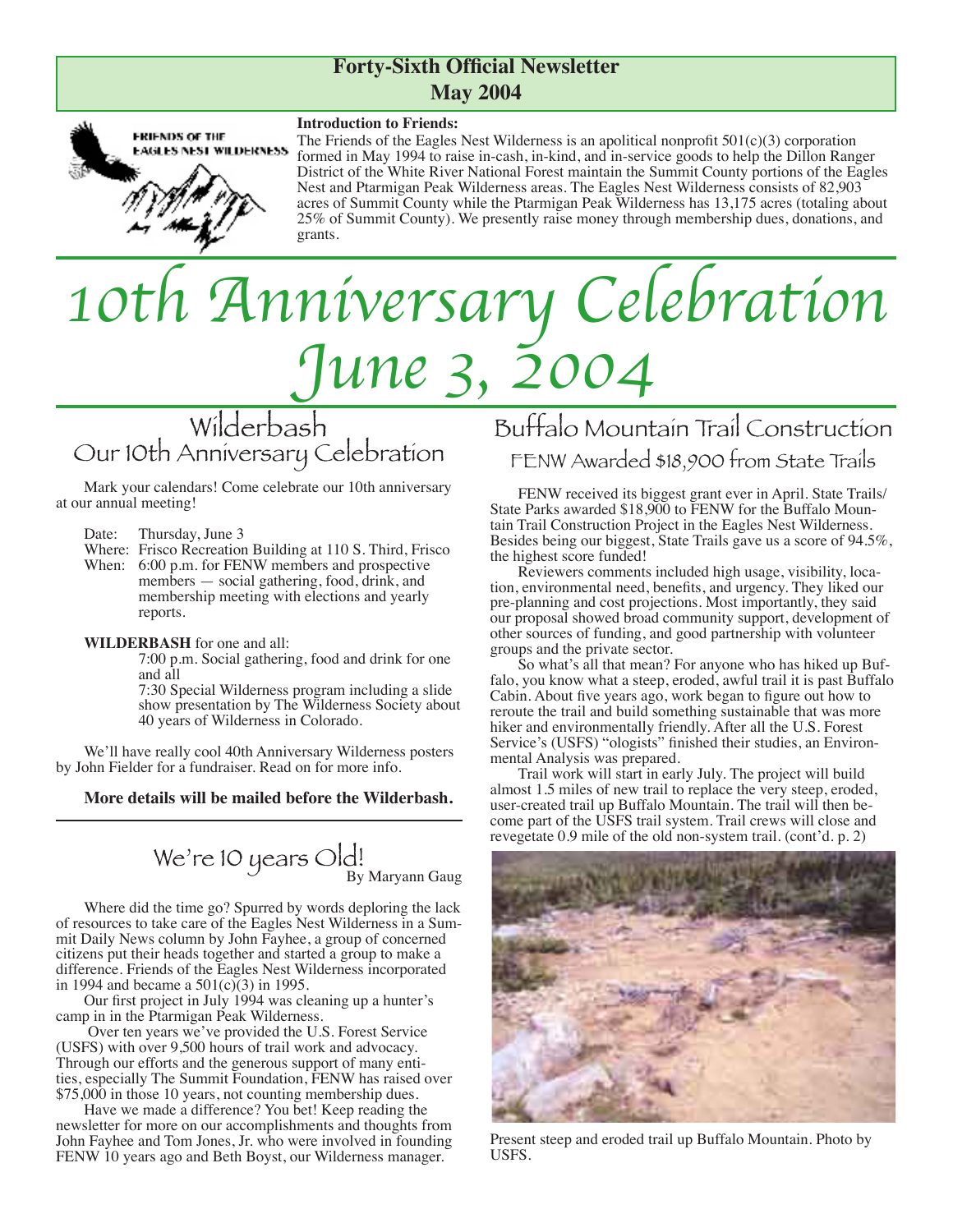The \$18,900 will pay for most of the cost to have the Rocky Mountain Youth Corps spend four weeks working on the Buffalo Mountain trail. A Forest Service crew will also spend four weeks working on the project.<br>The remaining funds have been either donated or prom-

ised to FENW by the following organizations and businesses: Buffalo Mountain Metro District \$2,000, The Merriman Family Foundation \$1,550, The Summit Foundation \$2,700, 1<sup>st</sup> Bank Silverthorne \$250, Wilderness Sports \$200, Colorado Mountain Club Foundation \$500, J. Henry's \$50, Omni Real Estate \$50, and Wildernest Property Management \$50. The combination of the USFS trail crew and the above comprise the matching funds required by State Trails for the grant.

Organizations and businesses which provided letters of support for the grant proposal include: Wilderness Sports, Omni Real Estate, Summit Seniors, 1st Bank Silverthorne, Colorado Mountain Club, U.S. Forest Service, Town of Silverthorne, Town of Frisco, The Summit Foundation, Board of County Commissioners, Wildernest Property Management, and A-Basin Employee Environmental Fund.

The Rocky Mountain Youth Corps (RMYC) of Steamboat Springs, which is part of a network of over 100 youth corps na- tionwide working to improve communities, the environment and the lives of youth and young adults by putting them to work on public lands and open spaces. The USFS trail crew will provide guidance to RMYC and four weeks of work. Due to the limited budget, the USFS trail crew could not be funded for the entire project. Trail work will start in early July.

Volunteers for Outdoor Colorado (VOC) will provide one weekend of the revegetation work. FENW has Buffalo Mountain trail volunteer work projects scheduled for July 24 and Aug. 28.

The Town of Silverthorne granted FENW \$1,571 of in-kind rec center and Rainbow Park use for VOC and RMYC.

# The Prez Room

By Currie Craven

Dear Friends,

I hope the winter was an epic one for you and yours. Spring fever came early this year. Many people told me about exciting trips to exotic locations. The Board is focusing on trips within the County this summer, mainly up Buffalo Mountain. You will read more in this newsletter about FENW's ambitious plans to "fix" Buffalo. Now please get that interesting visual out of your mind. We're talking trails, not veterinary procedures here. Really folks, the Buffalo Mountain project is the most exciting undertaking we have accepted in a long time. Those of you who have experienced confusing, braided social trails, hazardous descents, and gully flushing flows during rainstorms will be glad to know plans are afoot to create order out of chaos.

In partnership with the USFS, Volunteers for Outdoor Colorado (VOC), Rocky Mountain Youth Corps (RMYC), State Trails and the federal Recreation Trails Program Funds, the Town of Silverthorne, The Merriman Family Foundation, Buffalo Mountain Metro District, The Summit Foundation, 1st Bank Silverthorne, Wilderness Sports, Colorado Mountain Club Foundation, J. Henry's, Omni Real Estate, and Wildernest Property Management. FENW is spearheading establishment of a real (read system or official) trail up the very popular Buffalo Mountain. Maryann Gaug and Beth Boyst have proved to be the best grant writers in the known universe and have obtained funding from State Trails and the USFS for the project. But that is not all in the land of Wilderness stewardship.

Please read all about our upcoming annual "Wilderbash," extra special this year as we celebrate the 40<sup>th</sup> anniversary of the Wilderness Act, and the 10<sup>th</sup> anniversary of Friends of the Eagles Nest Wilderness!

Also being announced is our web site. I am thrilled with these developments. When we started our local volunteer organization, I never dreamed we would achieve such success. Thanks

to you, our dedicated volunteers, whose core is our repeat worker bees seen at yearly projects, and in exceptional starring roles, Board members Jonathan Kriegel, Jim Anthony, and very specially, the irreplaceable Maryann Gaug. Forest Service professionals such as Beth Boyst, Ralph Swain, Jimmy Gaudry, and Cindy Ebbert have contributed immeasurable wisdom and sup- port. I feel very blessed to have made some of the best friends one could ask for, while doing something I truly love.

 What always starts as a short column always grows a bit. Thanks again for being a Friend of the Eagles Nest Wilderness. Please remember to encourage your friends and trail partners to "give at least a day" a season to volunteer public land stewardship. And, if someone out there is willing, we need some Board members. We meet once a month (usually), and the time com-<br>mitment is very satisfying.

May the peace of the natural world be your journey's end. See you on the trail.

**Currie** 

### Currie - Wild Wilderness Wonder By Maryann Gaug

Our fearless and tireless president, Currie Craven, was finally rewarded with much deserved recognition at the Green Scene Awards on April 22, Earth Day. Sponsored by Summit Recycling Project and the Blue River Group of the Sierra Club, the event honored those in our community who have worked to educate, facilitate, cajole, model, or institute better environmen- tal practices and policies.

Currie received the Wild Wilderness Wonder award for work in protecting Wilderness or Wilderness qualities for our future. It's a new award given in recognition of the 40th anniver- sary of the Wilderness Act. Currie sure deserves it!



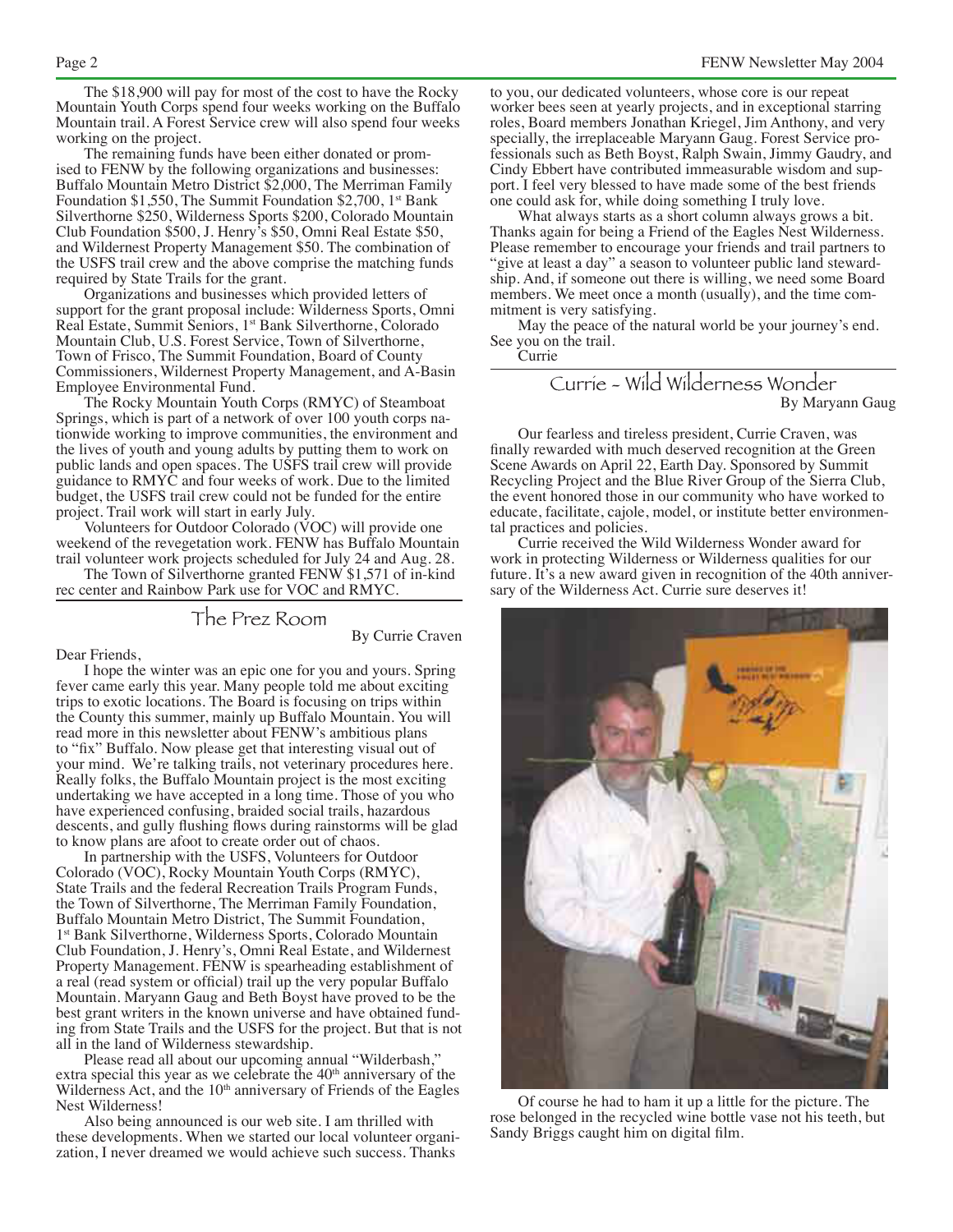# New and Returning Members<br>from Jim Anthony

Returning members: Pat Spitzmiller, Doug & Mary Schwartz, Dennis & Edith Taratus. Bill & Dee Simon, Tom & Mary Kisker, Dave Raymond, Bill Pifer, Marjorie Kroeger, Rob & Deb Nelson, Mary Ellen Gilliland, Connie Tussel, Joan Hutchinson & Stan Wagon.

New Members: Stephen & Elisabeth Weseley, Vera Gesse, Ed & Nancy Widmann, Harvey Van De Wege, Laura & Roger Boharth.

Thanks for joining/rejoining FENW and helping us be Wilderness stewards!

Cindy Ebbert - Lead Wilderness Ranger<br>By Maryann Gaug

When Jimmy Gaudry, lead Wilderness ranger for Eagles Nest, Ptarmigan Peak, and Holy Cross Wilderness Areas, transferred to Leadville Ranger District, he created an opportunity for Cindy Ebbert. Cindy's been a seasonal Wilderness ranger in Eagles Nest and Ptarmigan for the last five years.

Cindy was chosen to replace Jimmy as Lead Wilderness Ranger. Her job includes visitor contacts and education in the Wilderness areas, trail maintenance, and working with FENW. She will also supervise the yet-to-be-hired Wilderness ranger out of Holy Cross Ranger District.

"Applying for the Lead job seemed like a natural progression," Cindy said. "I'll have more of a role in decision making, learn new skills, have a broader perspective, and be in a supervisory role. The position is permanent seasonal which is a plus."

In addition to the above duties, Cindy's work this summer will also involve the Buffalo Mountain Trail project, maintaining other trails to certain standards, lake water sampling, and revisiting the trails survey and inventory.

With only two Wilderness rangers covering three Wilderness areas this summer (USFS budget cuts keep getting worse), she and her co-worker will be as creative as possible to cover all the areas

The Wilderness Rangers may get some help from teenagers sponored by the Hill Foundation. These kids work for the USFS for about eight weeks each summer. Cindy hopes to use them for some trail maintenance projects and other Wilderness tasks this summer.

When Cindy meets visitors on the trail, she chats awhile with them to get an idea of their level of knowledge about the area and Wilderness values. Customizing further discussion with each person, she provides necessary information to help make the person's visit more enjoyable and also friendly to the Wilderness environment.

Cindy said she is looking forward to working with FENW. She really appreciates the community support.

Good luck in your new job, Cindy! FENW looks forward to working with you again.

White River N.F. Travel Management Plan

The draft of the Travel Management Plan that goes with the revised White River Forest Plan is due for release sometime in July — and it looks like late July right now.

FENW will be looking over the draft to make sure it adequately reflects the state of the forest so to speak. Jonathan Kriegel and Currie Craven have been involved in the Travel Management process over the last 7 (wow, is it that long?) years.

Stay tuned for more information as the draft is released for public comment.

# Thoughts from Founding Members<br>By Maryann Gaug

A 10th anniversay newsletter wouldn't be complete without comments from John Fayhee, whom we recognize as FENW's founding father.

After a 3-day backpack with then Wilderness Rangers Katie Larson and Holly English, John was stunned at the lack of resources those ladies had to do their job. He originally wrote an article for the Summit Daily News about what it was like to be a Wilderness Ranger. When he had to come up with an idea for his weekly column, he thought he'd write about the financial plight.

John didn't think anything would come of his column until Tom Jones, Jr of Wilderness Sports came into his office. TJ asked "What are we going to do about this situation?" Well, the two of them decided to call a meeting and see if anyone was interested in helping the Wilderness Rangers.

John said about 35 people showed up to that first meeting including Currie Craven, Frank Smith Jr., and Ed Adams. Frank, a part-time Summit County resident and philanthropist, brought expertise from his work with the Galveston Bay Foundation. Currie and Ed brought a lot of energy. Wilderness Sports also provided support to get the ball rolling.

"Currie's really responsible for FENW," John said. Without Currie's energy, John figures they might have just sat around talking about the idea.

Tom Jones, Jr. remembers similar things about how FENW got started. He's pleased that the group gathered momentum and continues to thrive.

"It's rewarding to see that a citizens' group can supplement the efforts of the federal government and make a difference," Tom continued.

John commented that it amazes him that a group that started so informally has taken off and is doing so well. He noted the \$18,900 grant FENW just received.

Currie became chairman of the board of FENW while Ed Adams was president. Frank has long been FENW's mentor and provided financial assistance at various times. Ed has since moved to Ouray.

Currie continues as both FENW president and board chair. He has a ton of energy when it comes to Wilderness and attends umpteen meetings to assure Wilderness continues to be a special place in the US and Colorado. No doubt that he's truly a Wild Wilderness Wonder!

# From our Wilderness Manager ... By Maryann Gaug

When I asked Beth Boyst, the Wilderness Manager for Eagles Nest, Ptarmigan, and Holy Cross Wilderness areas, about FENW's last 10 years, her first thought was that FENW has done a ton of stuff in the past 10 years that we certainly should be celebrating.

Interestingly, Beth started her job as East Zone Wilderness manager in 1994, the same year FENW started. She said we sort of grew up together.

As Wilderness manager, she appreciates all FENW has done, including physical improvements to trailheads and trails and establishing a support base for Wilderness. She feels that the citizen support will be what protects and maintains the Eagles Nest and Ptarmigan Peak Wilderness areas throughout time.

> Check out FENW on the web! www.fenw.org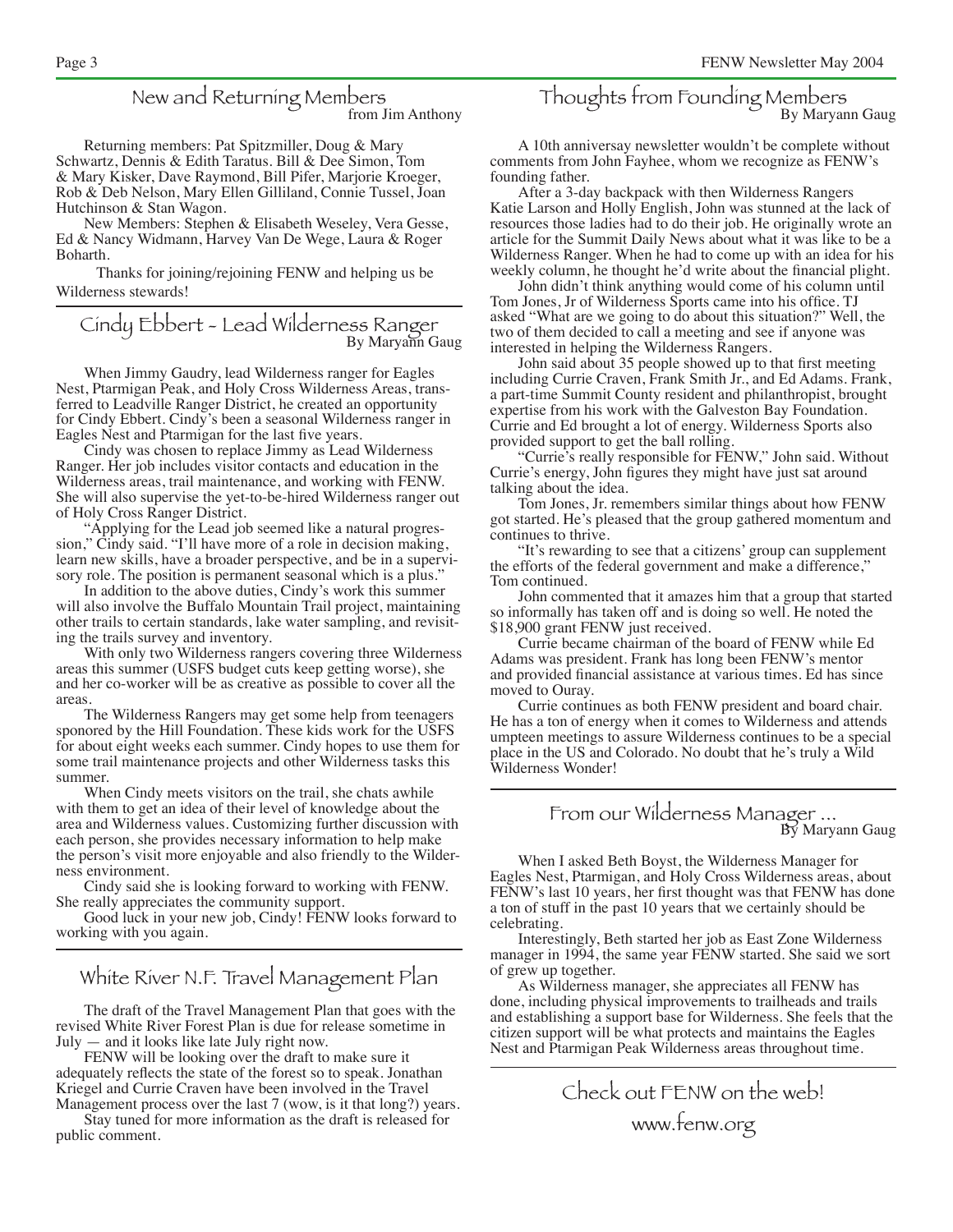# Wilderness Posters!

FENW just purchased 40th Wilderness Anniversay commemorative posters for fundraising. These posters are really great! The below black and white photo doesn't do them justice. Pardon the kraft paper background. We're trying to keep them pristine.

The poster contains a large photo of the Weminuche Wilderness bordered by 40 photos of other Wilderness areas. John Fielder donated the photos, so you know they're fantastic.



The poster is sponsored and copyrighted by Poudre Wilderness Volunteers (logo on left of Colorado Wilderness. The Wilderness Society logo is the one to the right.

FENW will have these posters at our Wilderbash 10th Anniversary celebration/annual meeting on June 3.

The photo of the poster will be online in a couple of weeks, so check it out!

### Elections Coming - Anyone Interested? \*\*\*\*\*\*\*\*\*\*\*\*\*\*\*\*\*\*\*\*\*\*\*\*\*\*\*\*\*\*\*\*\*\*\*\*\*

FENW will hold elections at our annual meeting on June 3. We presently have no secretary and are looking for a treasurer. With only four, yes 4!, Board members, we could sure use some new brains and ideas and energy.

The Board meets once a month, typically the third Thursday at 6 pm at the County Commons. We are a fun group, but work hard on FENW's stewardship role in Summit County.

If you're interested in being on the Board, please contact Currie at 453-9056, Jonathan at 262-2399, Jim at 390-3282, or Maryann at 468-6219.

Please volunteer your talents to our 10-year young organization. We're looking forward to celebrating 15 years and beyond! Help make a difference for the Eagles Nest and Ptarmigan Peak Wilderness areas.

### FENW Is Online

Last December, The Summit Foundation granted us \$300 to design and implement a website. FENW is contributing at least another \$200.

We're online as of May 17! Our domain name is www.fenw.org. The home page is temporary and hopefully by Memorial Day weekend the real home page with links to additional pages will be up.

FENW hired Marie Orlin to do the basic website design. Maryann Gaug will add to it as time goes on with help from Marie as needed.

We'll have up-to-date information about upcoming trail projects and events, so remember to check the website regularly especially during summer for the latest and greatest.

# Highlights from FENW's 1st Five Years<br>By Maryann Gaug

I started to thumb through back FENW newsletters and gleaned a few things to share about the first five years. Second five years will be in the next newsletter.

In 1994, FENW incorporated and organized three cleanup projects. The biggest part of the first trail project was taking down an old barbed-wire corral. FENW removed six bags of garbage and 30 pounds of bared-wire!

By 1995, the group has 47 members and 7 board members. We received our first grants, sold T-shirts, and organized 4 trail work days. We received our 501(c)(3). Three Wilderness rangers worked that summer.

In 1996, the first FENW logo was created, we organized 5 trail work days. With grants received, we started to procure and install portal signs at the Wilderness boundaries. We had 71 members and 7 board members. We donated \$2,000 for Wilderness Rangers during hunting season. More portal signs were installed and we started to design an interpretive display for the Dillon Ranger District office.

By 1997, FENW had 150 members and 9 board members. Four Wilderness rangers worked that summer. The White River Forest Plan revision started. Slate Creek was added to the Eagles Nest Wilderness. We organized three trail projects.

During 1998, FENW installed 30 portal and junction signs and four bulletin boards. We hosted a Wilderness Groups meeting at Keystone and dedicated the interpretive display at the Dillon Ranger District office. Four trail work days were coordinated. We had 8 board members, but the newsletters don't mention how many FENW members. We started to talk about a website.

Stay tuned to the next newsletter for the second five years!

## FENW Summer Trail Projects

Mark your calendars! FENW will organize three trail projects this summer.

The first project is Gateways, our annual clean-up, cut avalanche debris work day. Sat., June 19 is the day. Details coming later and check our website for info, too! We need many hands for this day because we spread to various areas for trail work. You can work either all day or half day. Tailgate breakfast starts and tailgate party ends the work day.

Buffalo Mountain will be our main focus this year. We'll work on the trail on July 24 and August 28. Details forthcoming and remember to check the website for more information as time marches on.

> Gateways, June 19 Buffalo Mountain, July 24 Buffalo Mountain, Aug. 28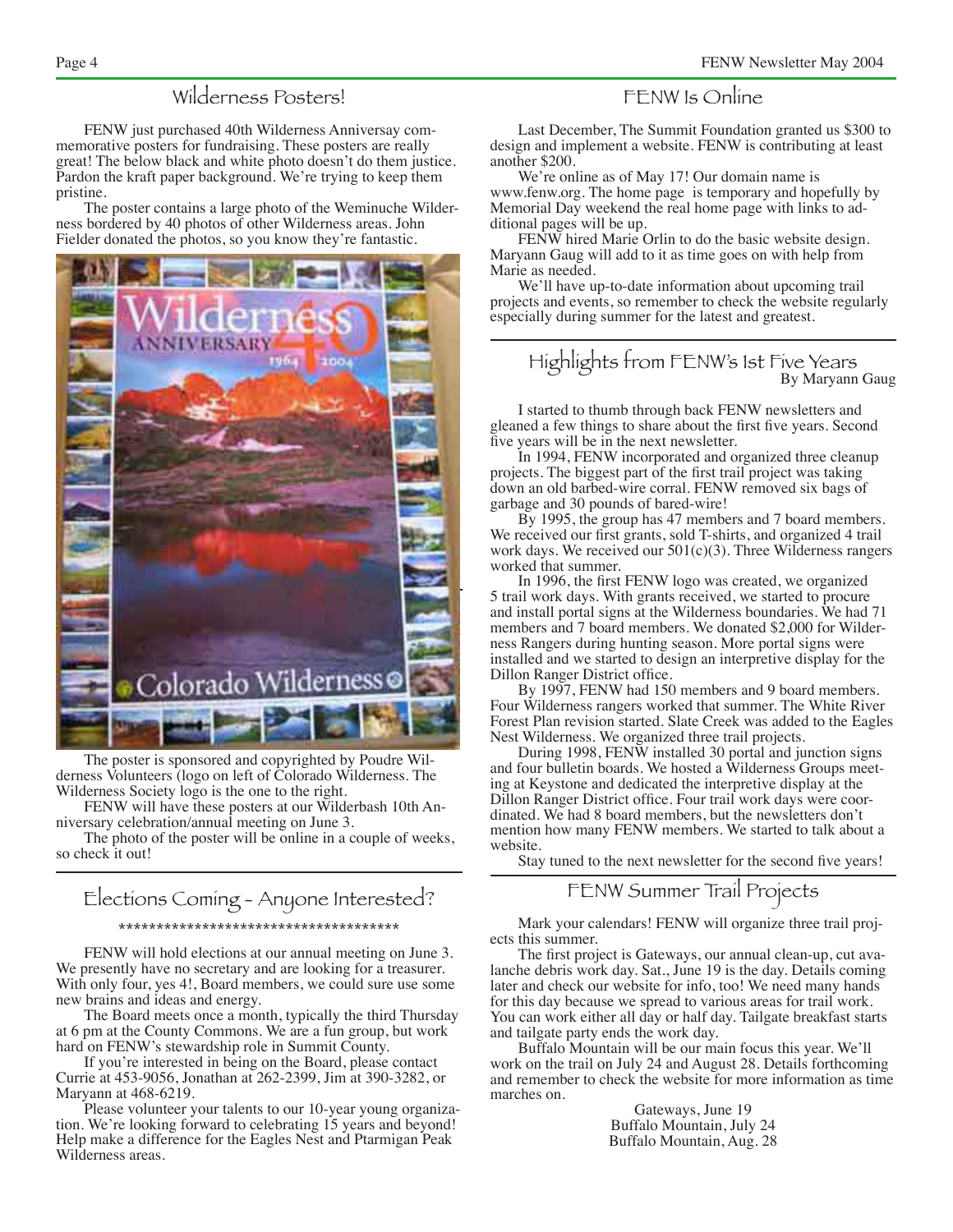### The Buffalo Horn - A First Ascent By Joe Kramarsic

Two months prior to last August's Buffalo Mountain trail work by FENW, two of the Friends, Joe Kramarsic and Stan Wagon, shouldered their packs with their climbing gear and headed up the trail towards Buffalo. We were intent on climbing and verifying whether the freestanding pinnacle on the north side of the mountain had ever been climbed. The question of whether this pinnacle had a previous ascent dated from an unconfirmed rumor I had heard back in the 1980's from a local climber.

Although this pinnacle presents a tantalizing silhouette on the right side of Buffalo as seen from Ryan Gulch Road, I had never taken the time to investigate an approach to, much less find, its exact location among the myriad rock gullies, ridges, and cliffs that form the north side of Buffalo Mountain.

In September 2002, I finally scouted an approach route to the unmistakable site of the pinnacle's location. From its base I quickly saw that I would not be able to climb the steep-sided formation by myself.

My enthusiasm for climbing this pinnacle carried throughout the winter and surfaced last summer when I convinced Stan to accompany me on a blustery and overcast June day. We followed the braided and eroded trail above Buffalo cabin to the mountain's northeast shoulder and then descended a rock ridge to the base of the pinnacle.

Stan led off on an outward sloping ledge to a stance below a block on the lower southwest face. Working up the eight-foot crack between the block and the face, he quickly disappeared around a corner onto the hidden upper west face. I could only monitor his progress up the cracks of the slanting slabs of the



Buffalo Horn Photo by Stan Wagon

face from the movement of the rope. The wind sent chills through my body at the shaded belay site. Stan's command of "off belay" was barely audible above the wind and signaled my turn to climb. My cold fingers gripped the rock, and the chills I had developed now turned to shivering as I climbed. I labored to make the moves in the crack to gain the top of the block. I stepped on some loose rocks at its top and knew I was now in trouble. The rapid shivering hindered my climbing on what should have been the effortless cracks of the west face. I joined Stan at the belay site in a near hypothermic state. I managed the strength to climb the few short ledges to a summit small enough for only one person.

I wrote our names in shaky handwriting on a slip of paper sealed in a glass bottle. We saw no cairn or evidence of rappelgear needed by previous parties to descend the sheer sides of the pinnacle. This seemed to confirm our first ascent.

I could only nod in understanding when we checked our rappel set up, as my voice was now hoarse and almost incoherent. Fortunately we made our rappels down the southwest face without incident. I began to feel better as I quickly donned a pair of pants to cover the shorts on my bare legs.

Our near epic adventure was not yet finished. We decided to descend from the pinnacle to the South Willow Creek valley rather than climb back over the shoulder of Buffalo to our ascent trail. Our way became one of route finding through the rough terrain of the mountain's north side. To reach the valley we rappelled two cliff bands on a descent that we do not recommend.

The level trail along South Willow Creek was a welcome relief from the vertical terrain. From its path we could look up at the views of the stunning needlelike appearance of this pinnacle. Needle or pinnacle, we decided on horn as the fitting name, for not only had we just made the first ascent of Buffalo Horn on Buffalo Mountain but the warm sunshine of afternoon felt exceedingly good to me.

# Wilderness Stewards

In celebration of FENW's 10th anniversary and the 40th anniversary of the Wilderness Act, we've developed a Wilderness Steward Agreement for people to read, sign, and take to heart. We'll have these forms at our Wilderbash.

An example from the form, which also gives whys on the back:

Wilderness Stewardship involves following regulations specific to each Wilderness area, because those regulations were established to help preserve and protect that particular area. **Eagles Nest and Ptarmigan Peak Wilderness Use Regulations**

\* Maximum legal group size is 15 people per group with a maximum combination of 25 people and pack or saddle animals in any one group.

\* Campsites shall be at least 100 feet away from all lakes, streams, trails, unless prohibited by signs.

\* If a campfire is built, it shall be (1) farther than 100 feet from all streams and trails (2) at least 1/4 mile below treeline (fires are prohibited above treeline) and at least 1/4 mile away from all lakes.

\* Equipment, personal property, and supplies shall be stored or left for no longer than 72 hours.

\* Pack or saddle animals shall be hitched or tethered at least 100 feet from all lakes, streams, and trails.

\* All dogs, except working stock dogs or dogs used for legal hunting purposes, shall be on a hand-held leash not to exceed 6 feet in length.

\* Only livestock feed, such as pelletized feed and rolled grains, that has been processed through chemical or mechanical means in a manner that will destroy viable seeds is allowed.

\* Hikers/equestrians shall walk/ride on switchbacks because shortcutting causes erosion and environmental damage.